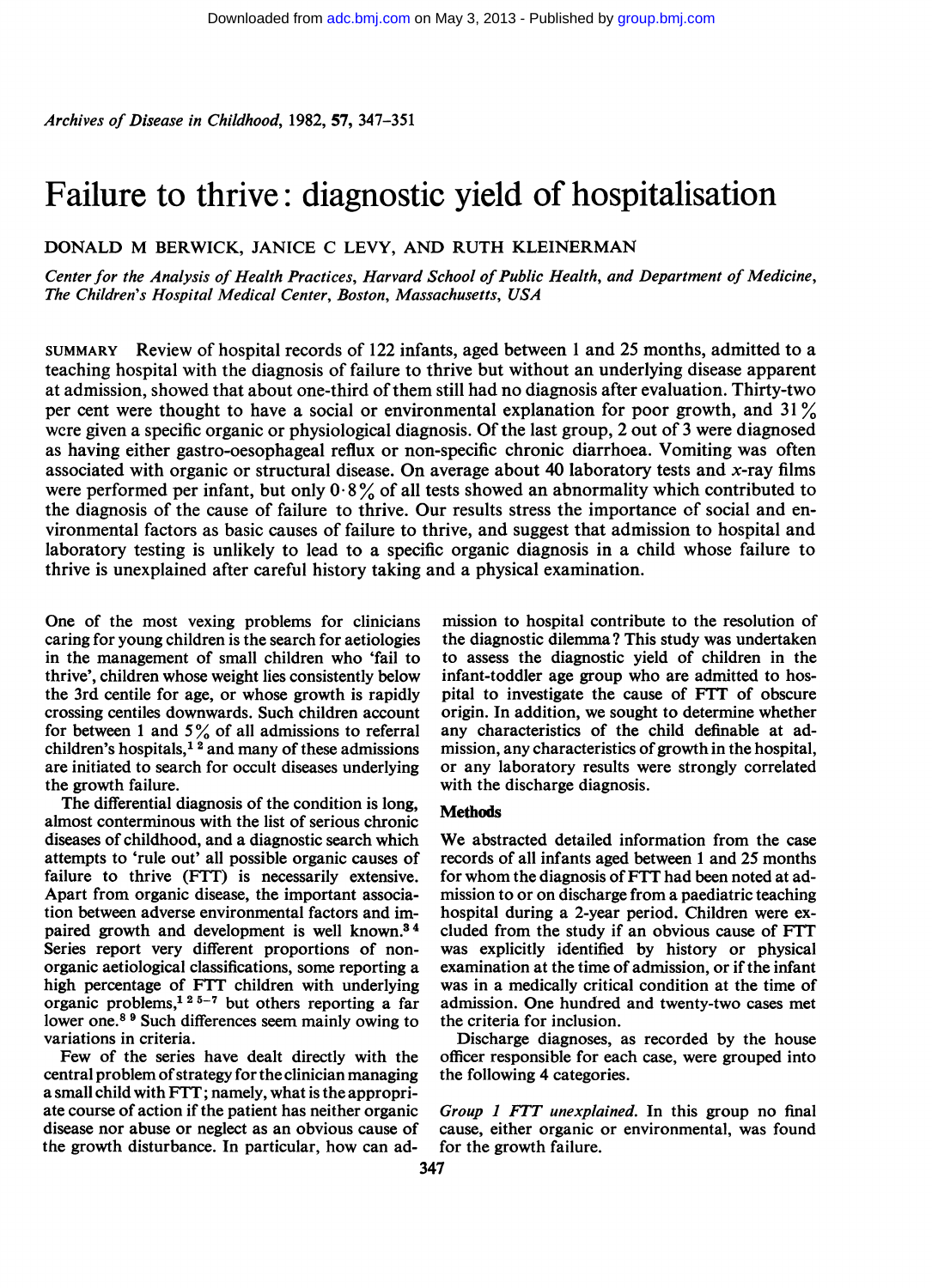# 348 Berwick, Levy, and Kleinerman

Group 2 FTT environmental. This group comprised children whose FTT was directly attributed to an adverse social or physical environment.

Group 3 FTT specific diagnosis. This group comprised children whose FTT was attributed to a named physical dysfunction, whether functional or anatomic. For those with specific diagnoses, two subgroups were defined. Subgroup A comprised children with apparent disorders of gastrointestinal function, in whom growth failure seemed secondary to the chronic loss of nutrient through vomiting and diarrhoea, but who did not have a specific structural abnormality identified during their time in hospital. For these children, the discharge diagnoses often amounted to the re-naming of a symptom noted on admission-for example, FTT secondary to gastrooesophageal reflux, or FTT secondary to chronic diarrhoea. Subgroup B comprised children who had specific evidence of a known disease entity discovered during their duration in hospital. Their discharge diagnosis was the name of that disease.

Group <sup>4</sup> not FTT. A few children were admitted for the diagnosis of FTT but were finally judged to have normal growth.

In further analyses, these diagnostic groups serve as the major divisions of the cases in our study. These causal assignments are limited by the fact that they were subjective, but we believe that the diagnostic impression at discharge, although imperfect, is the best measure available of the diagnostic outcome of admission to hospital as it affects subsequent medical management.

#### Results

The distribution of discharge diagnoses in our series is shown in Table 1. Overall, 34% had no diagnosis at the time of discharge, 32% had FTT ascribed to an environmental aetiology, and  $31\%$  were given a specific diagnosis. Of this last group, two-thirds had a functional gastrointestinal disorder (group 3A) and one-third had a specific structural disease (group 3B, Table 2). In the <sup>38</sup> children whose FTT was attributed to an organic process, the gastrointestinal tract was the site of that process in 31  $(82\%)$ . The distribution of diagnoses among the children with the most profound FTT was not statistically different from that for the remainder of the study group.

Admission characteristics. Three of the features noted on the admission histories were associated with ultimate diagnosis: Medicaid eligibility, growth pattern before admission, and history of vomiting. Birthweight, prematurity, and age at admission were

| Table 1 |  |  |  |  | Discharge diagnoses in 122 infants |  |  |  |  |  |
|---------|--|--|--|--|------------------------------------|--|--|--|--|--|
|---------|--|--|--|--|------------------------------------|--|--|--|--|--|

|                                                                                     | Total children |    |  |  |
|-------------------------------------------------------------------------------------|----------------|----|--|--|
| Discharge diagnostic category                                                       | No             | ℅  |  |  |
| 1 Unexplained<br>Unknown (33)<br>Constitutional (8)                                 | 41             | 34 |  |  |
| 2 Social-environmental<br>Social deprivation (22)<br>Malnutrition (17)              | 39             | 32 |  |  |
| 3A Functional gastrointestinal<br>Oesophageal reflux (16)<br>Chronic diarrhoea (10) | 26             | 21 |  |  |
| 3B Specific structural<br>4 Not failure to thrive                                   | 12             | 10 |  |  |

Table 2 Specific structural causes of failure to thrive

| Discharge diagnosis            | No of children |  |  |  |
|--------------------------------|----------------|--|--|--|
| Partial intestinal obstruction |                |  |  |  |
| Pyloric stenosis (2)           |                |  |  |  |
| Malrotation (1)                |                |  |  |  |
| Urinary tract infection        |                |  |  |  |
| Tuberculosis                   |                |  |  |  |
| Neurological                   |                |  |  |  |
| Leigh's disease (1)            |                |  |  |  |
| Cerebral palsy (1)             |                |  |  |  |
| Coeliac disease                |                |  |  |  |
| Hypercalcaemia                 |                |  |  |  |

not statistically associated with discharge diagnosis.

Medicaid-eligible families are those who, because of poverty or certain forms of disability, qualify for governmental payment for personal health care. In this study, Medicaid eligibility is used as an indicator of low socioeconomic status. Although Medicaid was the payment source for 29% of cases, Medicaideligible children accounted for  $43\%$  of those with the discharge diagnosis of socioenvironmental FTT  $(P < 0.02)$ .

Composite pre-hospital growth data on each diagnostic group were assembled and superimposed on the Boston anthropometric chart. The composite growth curve of the group with FTT unexplained at discharge (group 1) showed that these infants were following normal growth channels, although displaced downwards from the 3rd centile. In effect, they were growing at a normal rate, but were small, similar to children with genetic short stature. Children in group 2 with presumed environmental deprivation were characterised by an aggregated growth curve further below the 3rd centile than that of group 1, and deviating progressively with age from the normal channels. Children in group 3A, those with chronic diarrhoea or gastro-oesophageal reflux, had the most strikingly deviant growth curves in aggregate. Babies with the ultimate diagnoses suggesting oesophageal reflux seemed abnormal almost from birth, with curves of nearly flat slope, deviating progressively from normal channels beginning very early in their lives. The group with chronic diarrhoea,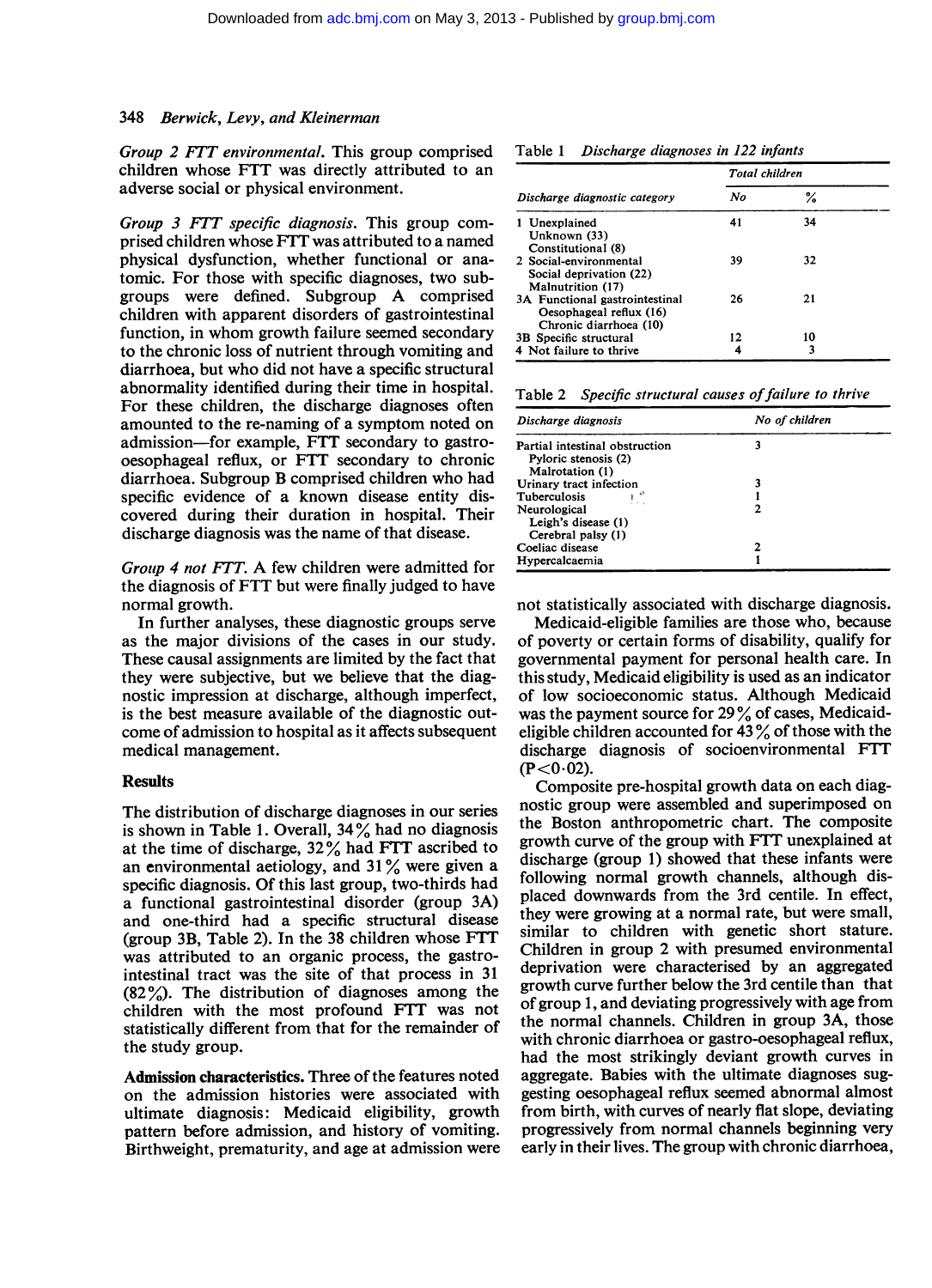## Failure to thrive: diagnostic yield of hospitalisation

on the other hand, appeared to grow well during the first 6 months of life, and then to deviate suddenly and markedly from normal with nearly 'horizontal' growth records from age 6 months onwards. These various growth patterns are matters of impression based on aggregated group data, but suggest that children with different causes of growth disturbances may have different longitudinal patterns of growth. Whether such different patterns reflect differences in the time of onset of the underlying condition is a question not settled by the data available to us.

A history of recurrent vomiting was unevenly distributed among diagnostic groups. Of the 19 children admitted with the chief complaint of FTT and vomiting, 60% were in group <sup>3</sup> at discharge compared with  $26\%$  of non-vomiters (P<0.01), and all specific diagnoses among vomiters affected the gastrointestinal tract.

Hospital course. Some investigators have suggested that one may distinguish environmental from organic FTT by observing growth in a therapeutic environment-that those with environmental causes will gain, and those with organic disease will not. To test that observation, we recorded in-hospital growth for each of our diagnostic groups. On this variable, individual performance was erratic. Among children with socioenvironmental diagnoses, more children gained than lost weight during their time in hospital, but there were gainers and losers in each diagnostic group, and the hospital course was not generally a reliable indicator of the discharge diagnosis.

Laboratory investigations. Altogether 4827 tests of 126 different types were performed on 122 children in our series, or 39.6 tests per admission. The average admission lasted nine days. Tests accounted for <sup>24</sup> % of the total costs of admission to hospital.

Analyses of the yield of these laboratory investigations focused on the information content of positive or abnormal results. No attempt was made to assess the undeniable value of negative or normal tests used to 'rule out' worrying diagnostic possibilities.

No single test discriminated non-specifically but reliably between organic and non-organic diagnostic groups. Although many abnormalities were noted, most tests did not contribute to diagnostic classification. Liver function test abnormalities for example, which occurred at least once in more than 75% of our sample, were no more common in one diagnostic group than in another. Other tests commonly found to be abnormal but not specific were bone age, microscopical stool fat and fibre, and endocrine tests (including measures of thyroid function and glucose metabolism).

Abnormal tests did assist diagnosis in a few cases. Table 3 summarises all instances in which a specific laboratory test abnormality contributed to a specific disease diagnosis. If either of two physician reviewers (DMB or JCL) believed that an abnormality contributed to an understanding of a child's disease, the result was included in Table 3, even if redundant with other information.

In 19  $(16\%)$  of the 122 cases a test abnormality

| Diagnostic group                                                                                        | No             | Cases with<br>positive test | Number of<br>positive tests | Test types positive                                                                                                       |  |  |  |
|---------------------------------------------------------------------------------------------------------|----------------|-----------------------------|-----------------------------|---------------------------------------------------------------------------------------------------------------------------|--|--|--|
| Socioenvironmental<br>2<br>3A Gastro-oesophageal reflux<br>or chronic diarrhoea<br>3B Specific diseases | 39<br>26       | 6                           | 6                           | Bone x-ray films $(1)$<br>Upper gastrointestinal series (4)<br>Intestinal biopsy (2)                                      |  |  |  |
| Structural bowel disease                                                                                | 3              | 3                           | 5                           | Upper gastrointestinal series (2)<br>Barium enema (1)<br>Abdominal x-ray film $(1)$<br>Laparotomy (1)                     |  |  |  |
| Coeliac disease                                                                                         | $\mathbf{2}$   | $\overline{2}$              | 6                           | Intestinal biopsy (2)<br>Upper gastrointestinal series (1)<br>Abdominal $x$ -ray film $(1)$<br>Carotene (1)<br>Folate (1) |  |  |  |
| Urinary tract infection                                                                                 | 3              | 3                           | 8                           | Urine culture (3)<br>Intravenous pyelogram (2)<br>Voiding cystourethogram (2)<br>Urine analysis (1)                       |  |  |  |
| Neurological disease                                                                                    | $\overline{2}$ | $\mathbf{2}$                | 5                           | Skull $x$ -ray film $(2)$<br>Electroencephalogram (1)<br>Electroretinogram (1)<br>Sonar scan (1)                          |  |  |  |
| Idiopathic hypercalcaemia                                                                               | 1              | 1                           | 6                           | Calcium (3)<br>Electrocardiogram (1)<br>Intravenous pyelogram (1)<br>Bone x-ray film $(1)$                                |  |  |  |
| Tuberculosis                                                                                            | 1              | 1                           | 2                           | Chest x-ray film $(2)$                                                                                                    |  |  |  |

Table <sup>3</sup> Test abnormalities useful in diagnosing the cause of FTT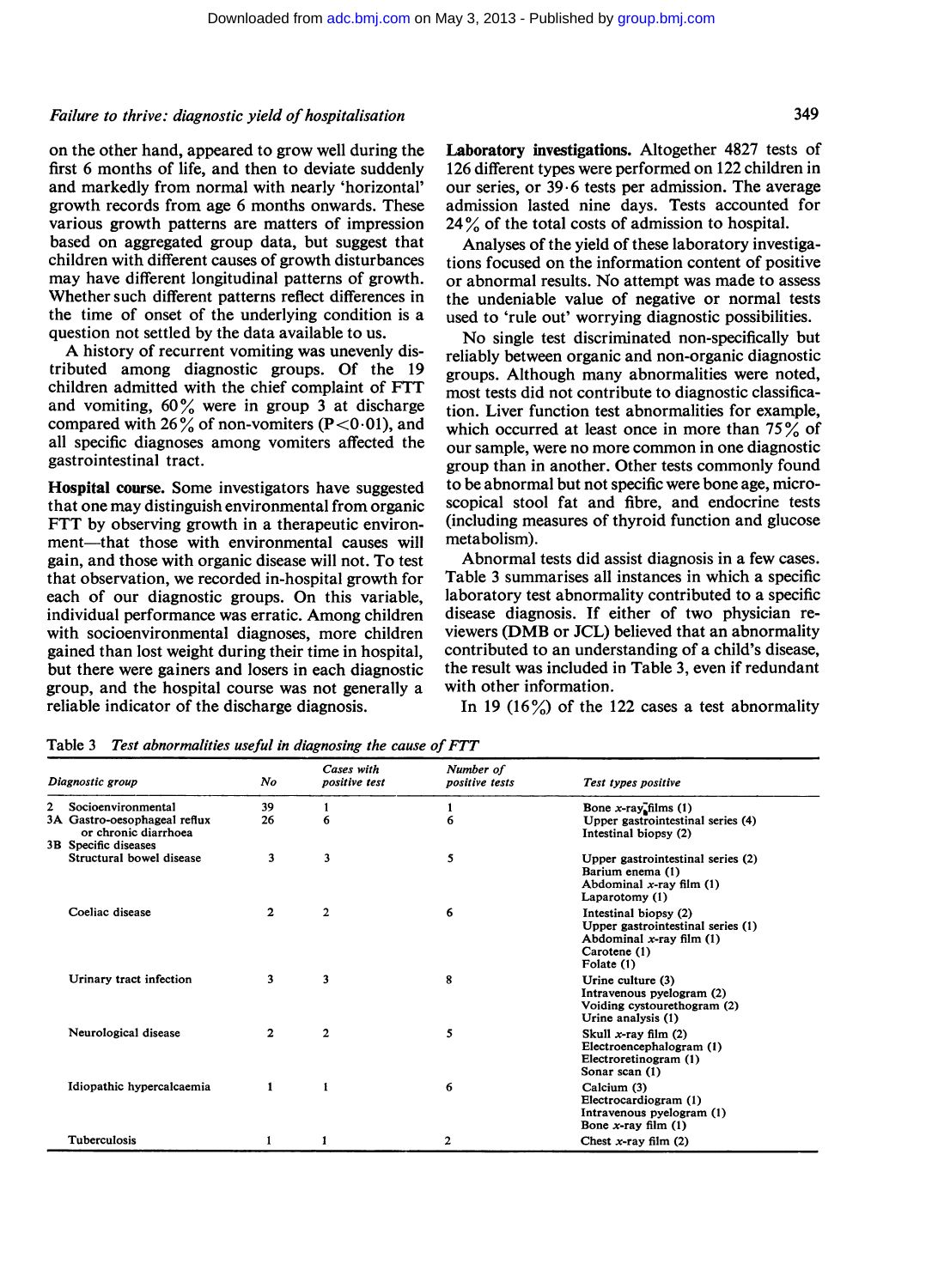## 350 Berwick, Levy, and Kleinerman

was of positive use in elucidating the cause of FTT. In these 19 cases, a total of 39 tests, or  $0.8\%$  of all tests done, made a positive contribution by these criteria. Studies of the gastrointestinal tract predominated in this accounting, with upper gastrointestinal series, intestinal biopsy, and abdominal x-ray films accounting for 13 (33%) of the 39 tests.

Since some laboratory tests were presumably obtained to assist in the management of acute intercurrent conditions-such as fever or diarrhoeacases were individually reviewed to assess the usefulness of abnormal results for any purpose other than diagnosis of FTT. One hundred and seventyfour tests, or  $3.6\%$  of all tests done, were of some value in detecting or managing abnormalities other than FTT. Haematocrits in the diagnosis of anaemia were the most commonly useful tests and accounted for  $60\%$  of all useful investigations. Overall, excluding haematocrits, a total of 112 abnormal tests, or  $2.5\%$  of all non-haematocrit tests done, were of assistance in either diagnosing FTT or managing a concurrent condition.

#### **Discussion**

Our review of one hospital's recent experience in the inpatient evaluation of FTT shows a predominance of non-organic aetiologies underlying the growth failure among children who had no specific disease evident at the time of admission. Barely <sup>1</sup> child in 3 received a physical diagnosis after hospital evaluation, and two-thirds of those who were so labelled were thought to have functional gastrointestinal disturbances (oesophageal reflux or non-specific chronic diarrhoea), which may have a strong environmental component. In the series as a whole, only one child in 10 was found to have a specific structural disease other than gastro-oesophageal reflux or diarrhoea. This pattern was not significantly different even among children with the most profound growth failure.

Gastro-oesophageal reflux was the most common single specific diagnosis in our sample. Predictably, a history of vomiting was strongly associated with this diagnosis, as well as with structural bowel anomalies, and our review suggests that vomiting should serve as a target to guide initial diagnostic study.

The association noted between Medicaid eligibility and the diagnosis of socioenvironmental deficiences is easy to misinterpret. Although poverty has been linked in other series with non-organic FTT, the finding may simply reflect a tendency to label the poor as neglectful or inept parents when no other cause for FTT is discovered. Pollitt's<sup>10</sup> controlled series of children with FTT did find more poverty among cases than among comparison families, but

the association was not striking. Recent research suggests that non-organic FTT is more fruitfully viewed as a dynamic interactional problem in the mother-child dyad instead of as simply an abnormality of the child or an inadequacy of the parent or environment. Such interaction also helps to explain why some children with physical disease or functional intestinal problems fail to thrive while others with similar physical problems cope well and grow, or why one child in a family fails while siblings are not affected.

Our series suggests that the hospital laboratory holds very limited promise in elucidating FTT. In these cases, fewer than  $1\%$  of the tests showed abnormalities which helped to explain the cause of FTT, affecting diagnoses in only  $16\%$  of the children (findings which conform closely to those of Sills).9 Laboratory and radiological study of the gastrointestinal tract was more frequently productive of diagnostic information than other types of study. We did not estimate the undeniable value of some tests in ruling out diagnoses of concern.

Our observations should be treated with caution. We have no assurance that our sample is representative of infants in hospital elsewhere, and our assignment of cases to diagnostic categories based on discharge notes dictated by a large number of houseofficers cannot be subjected to adequate tests of inter-observer reliability nor are they of predictive validity. Prospective studies are needed to validate these diagnostic classifications by more objective criteria and to supply information on the variations in the natural history and outcome of different diagnostic subgroups.

In terms of achieving diagnostic certainty, our findings challenge the usefulness of current inpatient strategies. There may have been benefits not assessed by our methods-such as reassurance to parents, nutrition education or, in a few cases, the initiation of legal steps concerning the child's care-but, on the whole, the volume of laboratory investigation and the apparent aggressiveness with which organic explanations were pursued without much success suggests an imbalance in the attention of the responsible physicians. If the reason for FTT is unknown, and if careful and thorough initial history taking and examination fail to offer clues about underlying disease, the pursuit of organic diagnosis should be tempered by increased attention to the nurturant interactions of parents and child. That attention can be diverted and those interactions can be distorted by <sup>a</sup> hospital that places too much emphasis on the search for unitary causes of a highly complex problem.

This study was supported in part by grants from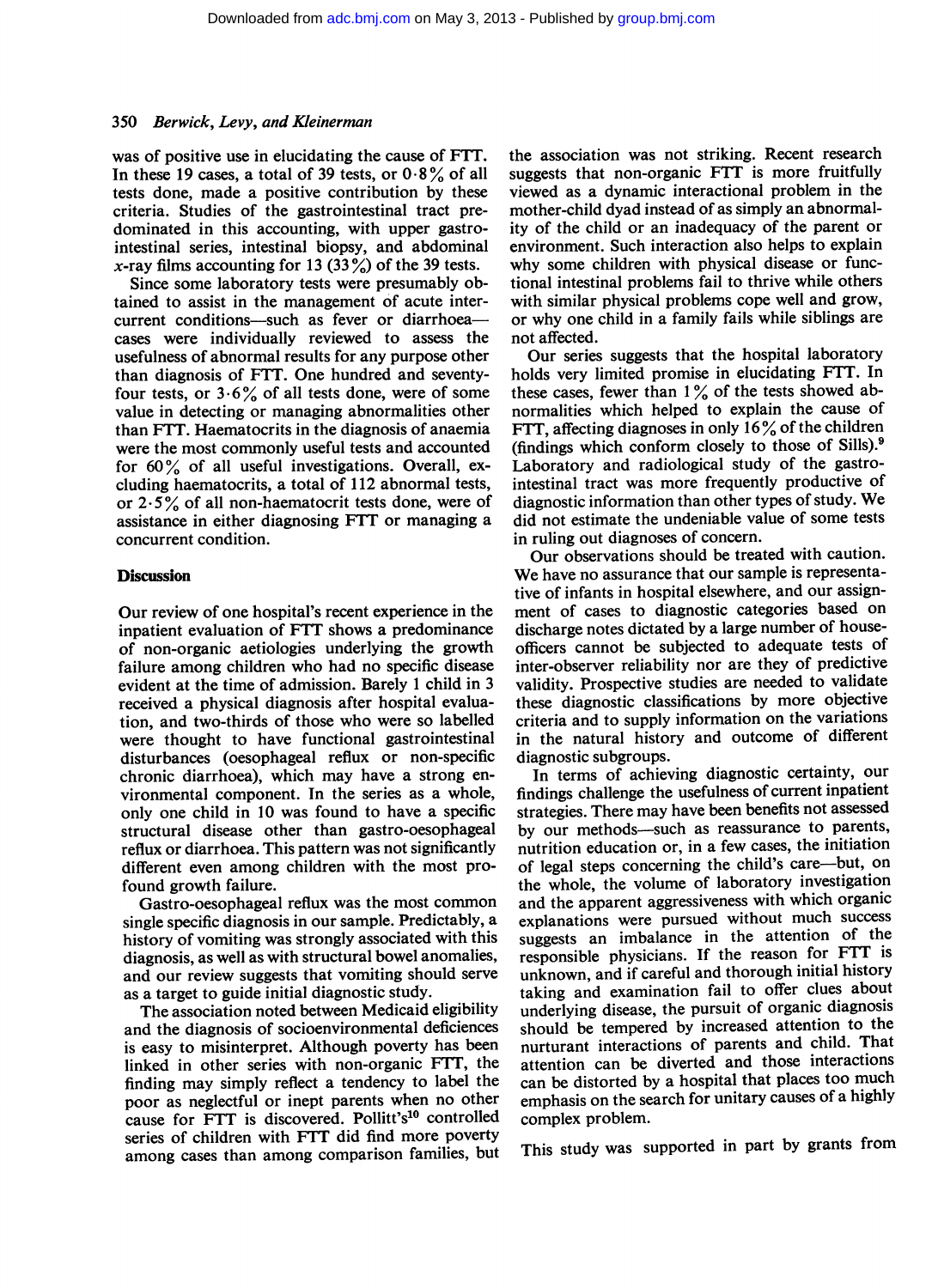Failure to thrive: diagnostic yield of hospitalisatlion 351

the Spencer Foundation through the Harvard Graduate School of Education, and by the Commonwealth Fund and the Robert Wood Johnson Foundation through the Center for the Analysis of Health Practices, Harvard School of Public Health.

#### References

- <sup>1</sup> English P C. Failure to thrive without organic reason. Pediatr Ann 1978; 7: 774-81.
- <sup>2</sup> Shaheen E, Alexander D, Truskowsky M, Barbero G. Failure to thrive: a retrospective profile. Clin Pediatr (Phila) 1968; 7: 255-61.
- <sup>3</sup> Coleman R W, Provence S. Environmental retardation (hospitalism) in infants living in families. Pediatrics 1957; 19: 285-92.
- <sup>4</sup> Glaser K, Eisenberg L. Maternal deprivation. Pediatrics 1956; 18: 626-42.
- <sup>5</sup> Hannaway P J. Failure to thrive. A study of <sup>100</sup> infants and children. Clin Pediatr (Phila) 1970; 9: 96-9.
- <sup>6</sup> Bullard D M, Jr, Dexter M, Glaser H H, Hegarty M C, Pivchik E C. Failure to thrive in the neglected child. Am J Orthopsychiatry 1967; 37: 680-90.
- <sup>7</sup> Ambuel J P, Harris B. Failure to thrive. Ohio State Med J 1963; 59: 997-1001.
- <sup>8</sup> Oates R K, Yu <sup>J</sup> S. Children with non-organic failure to thrive. A community problem. Med J Aust 1971; ii: 199-203.
- <sup>9</sup> Sills R H. Failure to thrive: the role of clinical and laboratory evaluation. Am J Dis Child 1978; 132: 967-9.
- <sup>10</sup> Pollitt E. Failure to thrive: socioeconomic, dietary intake, and mother-child interaction data. Fed Proc 1975; 34: 1593-7.

Correspondence to Dr Donald M Berwick, Center for the Analysis of Health Practices, Harvard School of Public Health, 677 Huntington Avenue, Boston, Massachusetts 02115, USA.

Received 16 November 1981